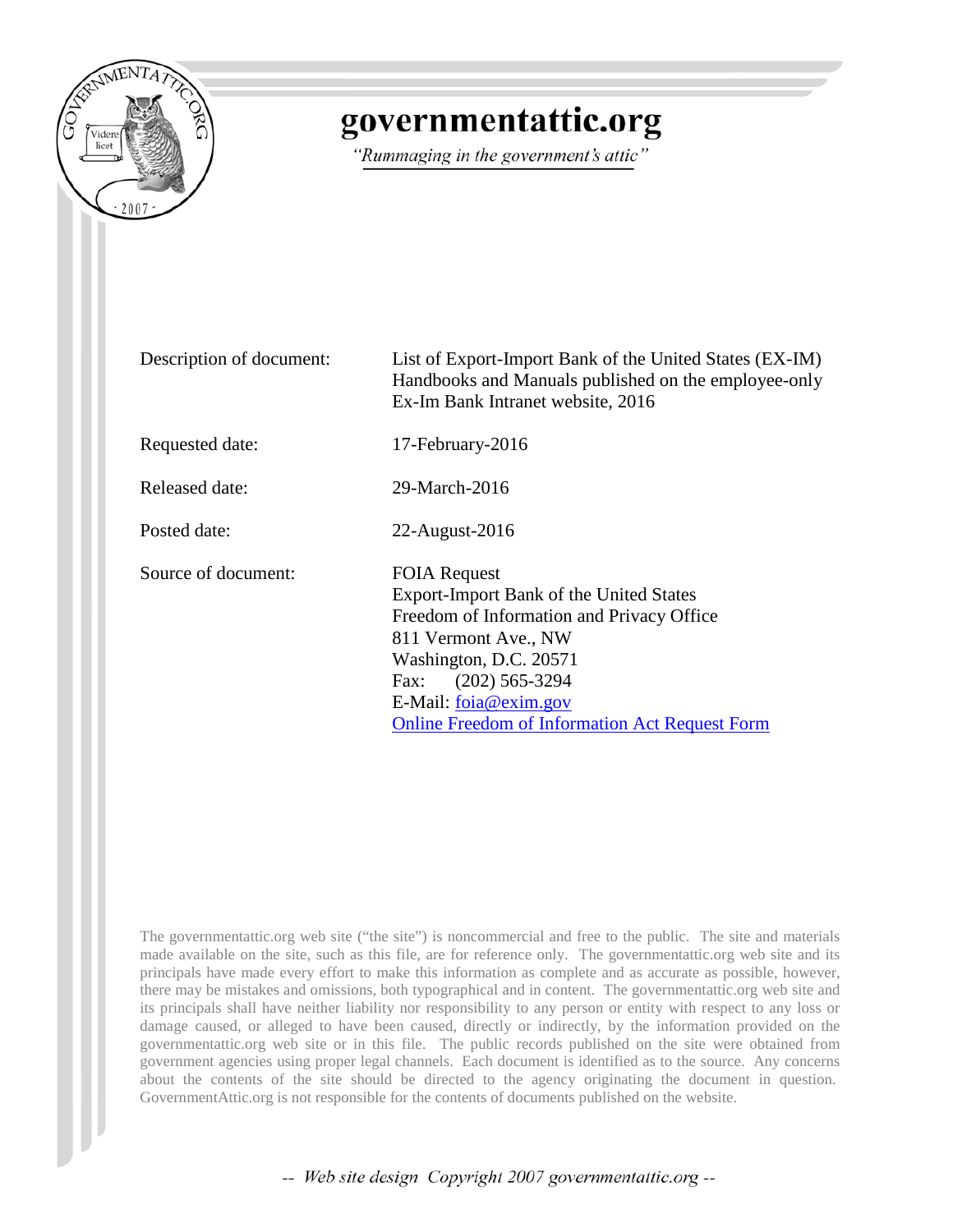

March 29, 2016

**Via Electronic Mail** 

#### **Re: FOIA Request# 201600022F**

This is the final response to your Freedom of Information Act (FOIA) request to the Export-Import Bank of the United States (Ex-Im Bank). We received your request in our FOIA Office via E-mail on February 17, 2016. You requested a copy of the "listing(s) of Ex-Im Bank Handbooks and Manuals that is possibly published on the employee-only Ex-Im Bank Intranet website."

We conducted a comprehensive search of the files within the Office of the Senior Vice President Export Finance Transportation Division and The Office of the Chief Financial Officer, Division of the Deputy Chief Financial Officer, FOIA Section for records that would be responsive to your request. These are the component(s) within Ex-Im Bank in which responsive records could reasonably be expected to be found. The search produced the attached records. After carefully reviewing the responsive documents, we have determined they are releasable in their entirety; no exemptions have been claimed. However, the documents contain information that is not responsive to your request, which has been redacted and notated as "NR" ("Not Responsive"). For your convenience, we are attaching the documents to this message as a PDF file.

For your information, Congress excluded three discrete categories of law enforcement and national security records from the requirements of the FOIA. See 5 U.S.C. §552(c) (2006 & Supp. IV 2010). This response is limited to those records that are subject to the requirements of the FOIA. This is a standard notification that is given to all of our requesters and should not be taken as an indication that excluded records do, or do not, exist.

Ex-Im Bank's FOIA regulations at 12 C.F.R.404.9 (a) state that Ex-Im Bank shall charge fees to recover the full allowable direct cost it incurs in processing request. In this instance, because the first 100 pages are free, as are the first two hours of search time, there is no charge.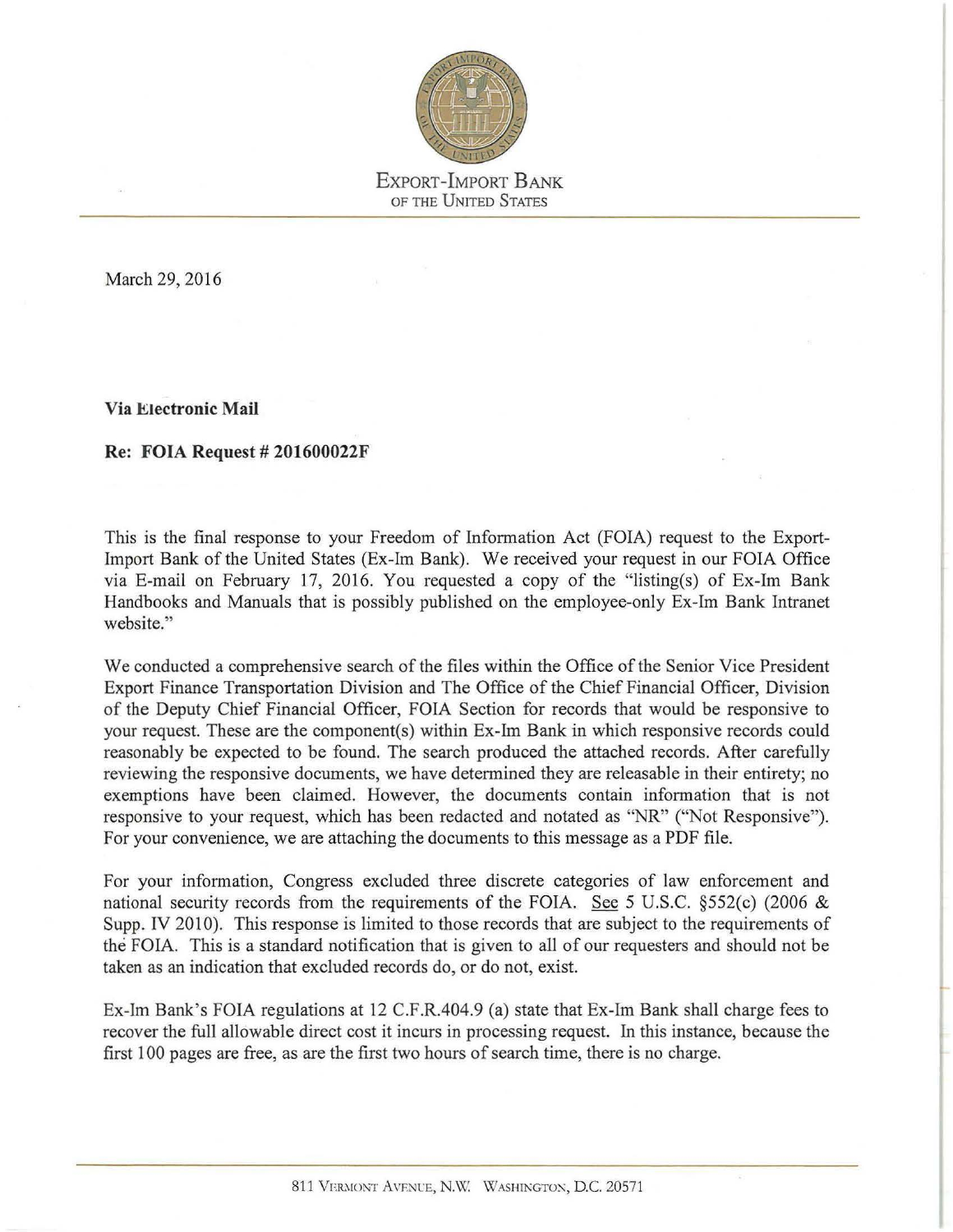If you have any questions about this request, please contact Ms. Lennell Jackson at (202) 565- 3290 or by E-Mail at Lennell.Jackson@exim.gov.

Sincerely,

David M. Sena ChiefFOIA Officer

Attachment: Responsive Documents (I PDF file)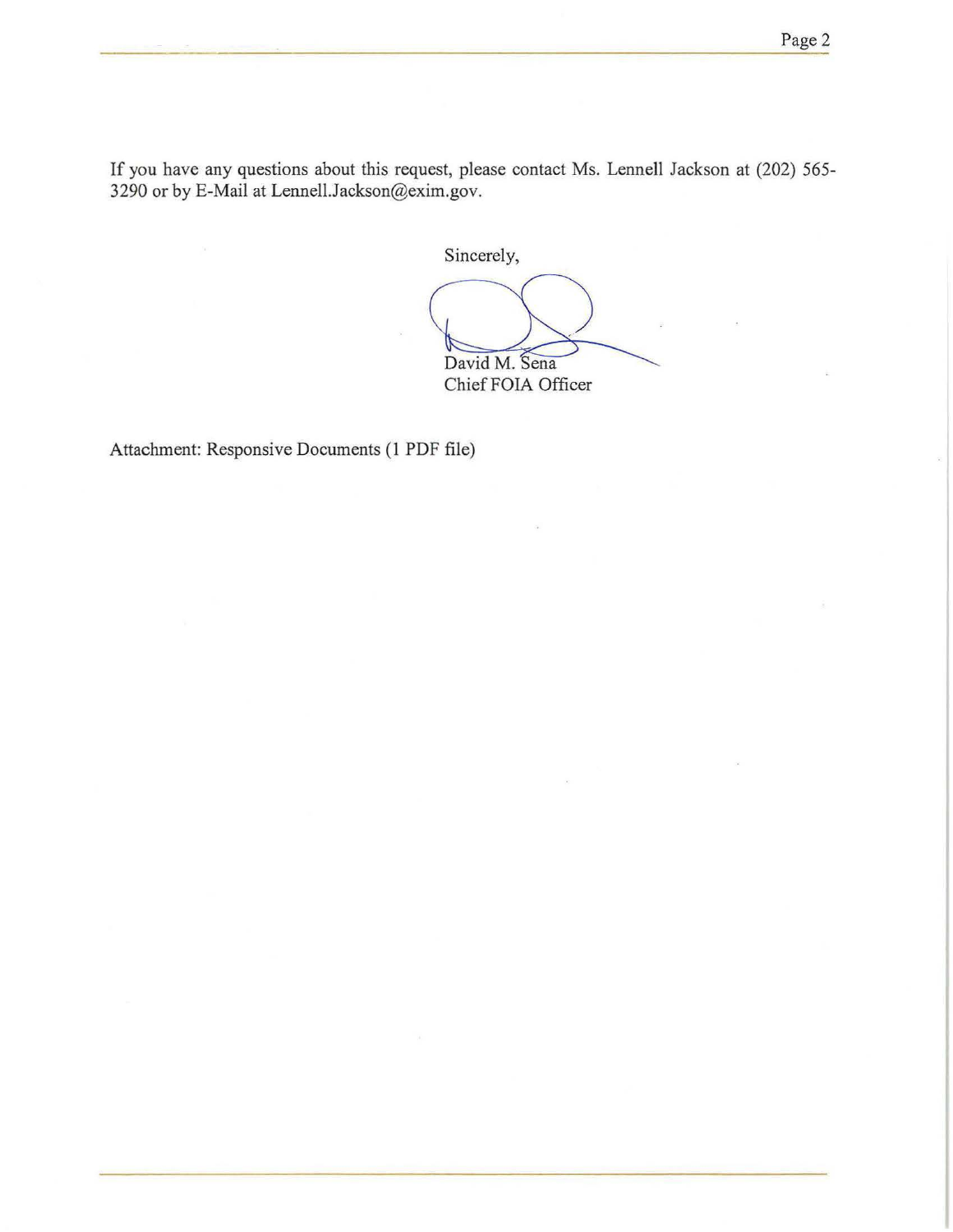#### Manuals & Webcasts | EXIMConnect Page 1 of 2

# Not Responsive

### **Manuals & Webcasts**

**Manuals**

- •Application Processing System (APS) Glossary
- •APS Participant Screen Instructions
- Board Effect Demo
- •CATS User Guide
- • Country Limitation Schedule (CLS) - Current & Historical Reference
- Credit Underwriting Manual
- •ERS Report Users Training Guide
- Ex-Im Online Manuals
- •FOIA Office Brochure - Protect Sensitive Information
- •FoiaXpress Quick Guide
- •FAS-t Travel Training Slides
- •Forms Automation System Reference Guide
- Guarantee Program: Technical Handbook
- Loan, Guarantee and Insurance Manual
- •Master Guarantee List (MGAs)
- Policy Handbook
- •Working Capital Guarantee Program Manual

#### **Webcasts**

Not Responsive

**STATES**Washington, D.C. Office 811 Vermont Ave., NW Washington, DC 20571 800 565.3946

**EXIM BANK OF THE UNITED** 

202 565.3946202 565.3380FAX 202.565.3377TDD Telex: 197681 EXIM UT

# Not Responsive

**SECURITY & EMERGENCY**Front Guard Desk: 202-565-3858 (24 hours) Employee Hotline: 202-565-3860IT Security: 202-565-3990 exim.security@exim.gov

Preparedness Links **REPORT WASTE,** 

**FRAUD & ABUSE**Office of the